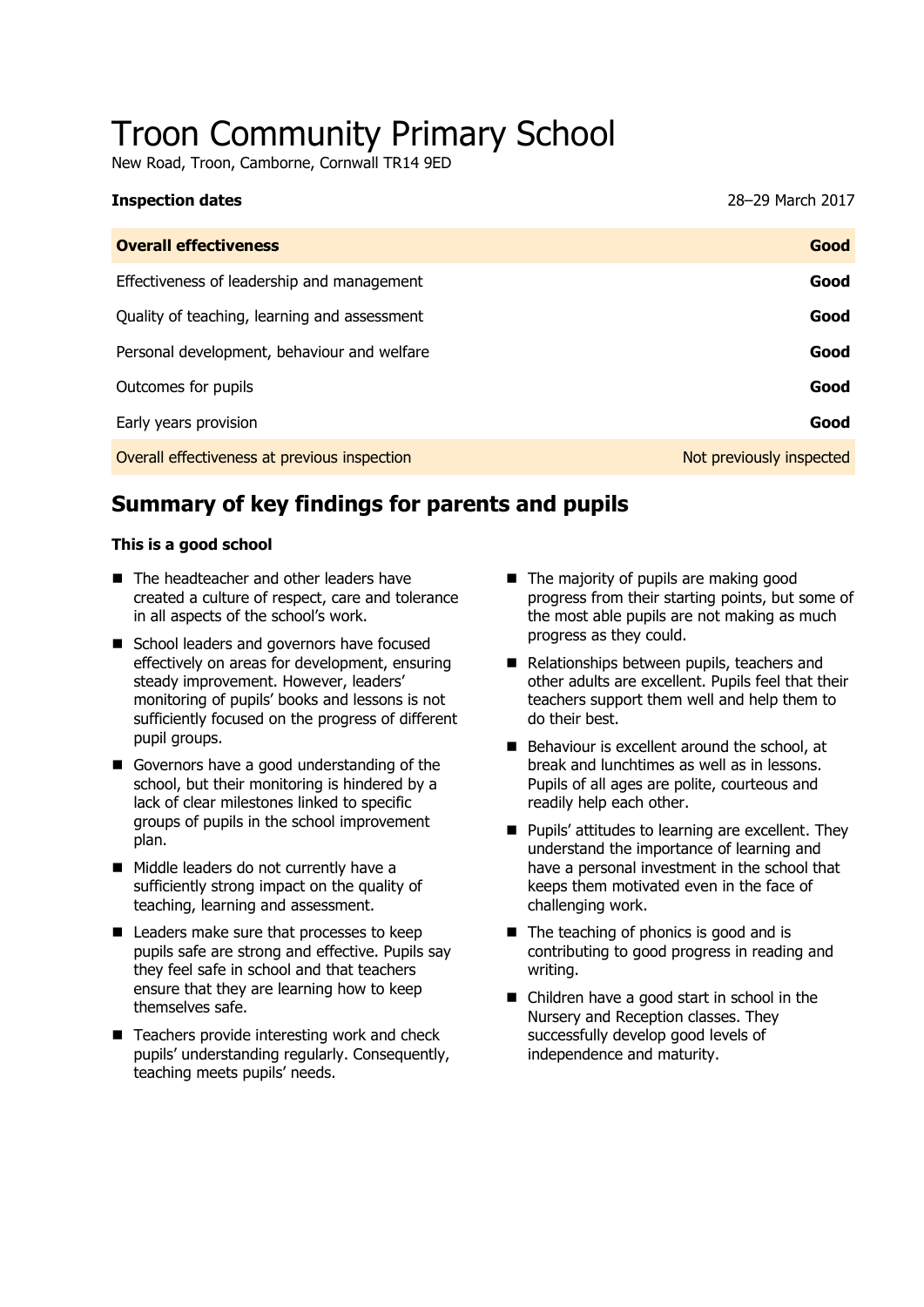## **Full report**

#### **What does the school need to do to improve further?**

- Improve the quality of teaching to accelerate the progress of the most able pupils by ensuring that:
	- teachers consistently challenge pupils to work at greater depth
	- pupils avoid any unnecessary repetition of work which may slow their progress.
- Improve the effectiveness of leadership and management by ensuring that:
	- leaders' monitoring activities are more precise and focused on different groups of pupils and key aspects of the different subject areas
	- middle leaders are provided with professional development and support so that they can make a good contribution to improving the quality of teaching and pupils' outcomes across the school
	- governors refine their monitoring of how well the school is doing.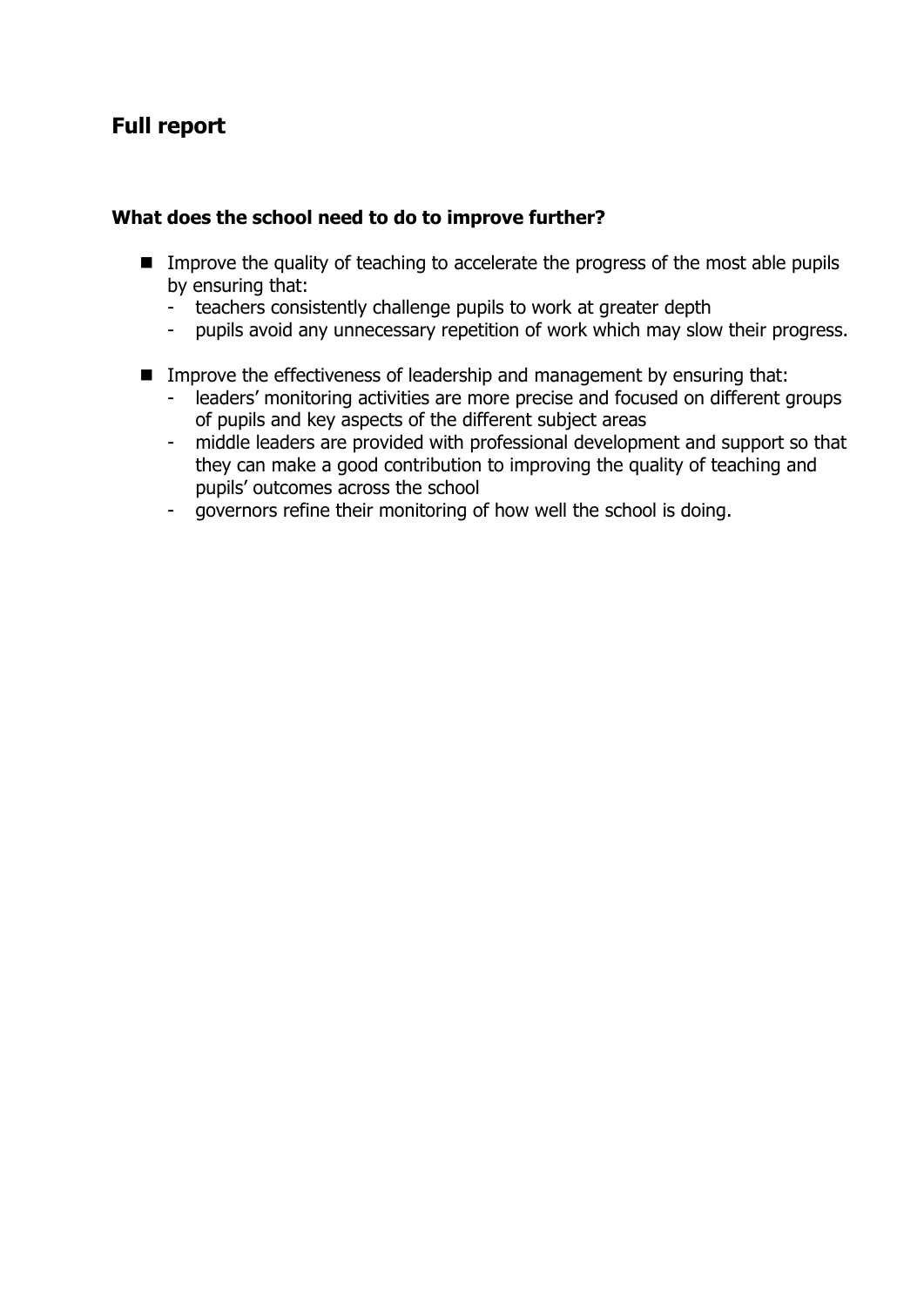## **Inspection judgements**

#### **Effectiveness of leadership and management Good**

- The headteacher, supported by other leaders, has determinedly focused on promoting the importance of hard work and good achievement. As a result, pupils' attitudes to learning are excellent, progress has improved and standards have risen.
- Leaders' self-evaluation correctly identifies areas for improvement, and staff have been provided with an effective range of professional development opportunities which have improved their skills. Since the previous inspection, the school has joined the Rainbow multi-academy trust and is regularly working with the other schools in the trust to improve teaching and outcomes for pupils.
- Leaders check the quality of teaching regularly and use the information to ensure that any weaknesses are addressed. However, some of the checks on the quality of teaching are not sufficiently focused on the progress made by particular groups of pupils.
- Senior leaders manage the performance of staff effectively. They meet with staff regularly and so keep a clear focus on pupils' progress. Staff feel valued and wellsupported by school leaders.
- The leadership of the provision for pupils who have special educational needs and/or disabilities is good. Additional needs are identified and addressed promptly, ensuring that most pupils make good progress, both academically and in terms of their behaviour, and their social and personal development.
- School leaders assess the needs of disadvantaged pupils accurately and ensure that the Pupil Premium is used well. The school provides additional staffing to support the academic achievement of disadvantaged pupils as well as their personal development. The progress of the pupils supported by the additional funding is monitored well. The headteacher and governors monitor the impact of the work to support disadvantaged pupils. School leaders recognise that this is an area of ongoing development, although disadvantaged pupils in the current Year 6 cohort are on track to achieve as well as other pupils nationally.
- Senior leaders use the primary sports premium well to encourage greater participation in a range of sports. For example, pupils' confidence when swimming has increased, which is an important skill in the local context. Additionally, school staff have received training to develop their own skills in teaching sports and running extra-curricular sporting opportunities for pupils.
- **Pupils experience a broad and balanced curriculum that they enjoy and are keen to talk** about. Reading, writing and mathematics are threaded through the whole curriculum. This provides a sense of purpose for pupils and allows them to hone the skills they have learned in literacy and mathematics lessons in other subjects.
- The provision for pupils' spiritual, moral, social and cultural development is good. The British values of respect and tolerance are a fundamental part of how the whole school operates and they permeate all policies, procedures and interactions. Pupils have a good understanding that not everyone is the same and are interested in finding out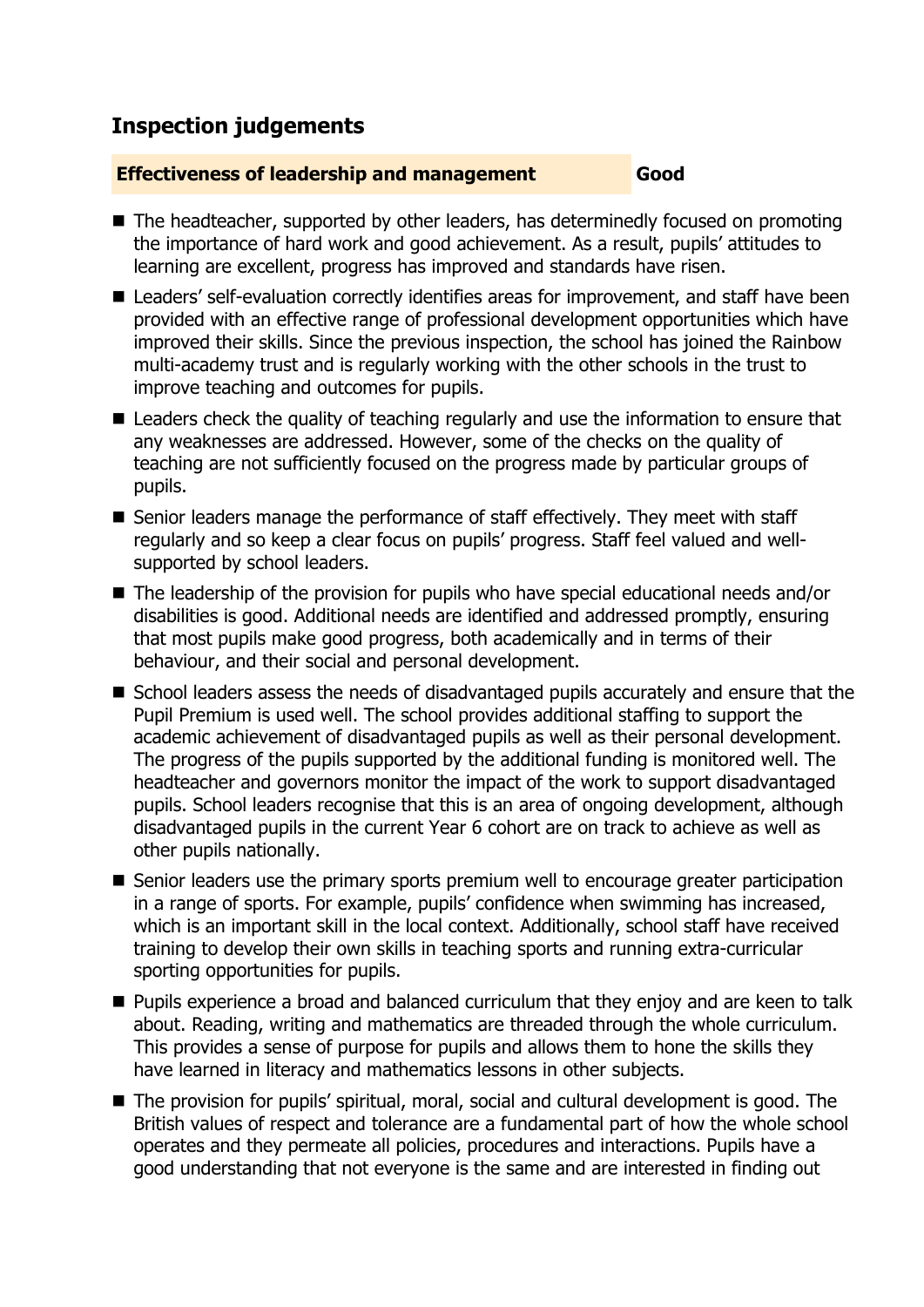about how other people may live. School leaders have fostered a link with an inner-city school to help pupils develop their understanding further.

- Leaders and staff have made significant efforts to ensure that learning environments within classrooms and around the school help pupils to learn. The school is an inviting and interesting place and classrooms deliberately reflect the pupils' current topics.
- School leaders and staff are active and effective in building good relationships with parents and carers. They provide comprehensive and helpful information about the curriculum and each pupil's progress. Parents and carers have indicated a very high level of satisfaction with the work of the school. All parents who responded to Parent View would recommend the school to others.
- As a result of recent staff changes, middle leadership is not currently well developed. Middle leaders are not yet monitoring teaching, learning and assessment with sufficient emphasis on identifying what different pupil groups know, understand and can do.

### **Governance of the school**

- Since the school joined the Rainbow multi-academy trust, governance has operated at two levels, with a local governing body and a board of directors at a more strategic level, so governance structures and systems are relatively new and evolving.
- Local governors visit the school regularly and know the school well. They bring a range of expertise to their role of monitoring the work of the school. They fully support the headteacher's vision for the school as a positive and influential part of the local community. They are aware of their role in asking challenging questions of school leaders and are developing this aspect of their work based upon increasingly focused monitoring visits.
- Governors make sure that additional funding, for disadvantaged pupils and primary sports premium, is spent effectively and makes a difference to the achievement and participation of pupils. They receive regular information about teaching, learning and assessment from school leaders and use this to discuss the next steps that they need to take.
- Governors have a good overview of the progress the school is making against the priorities in the school improvement plan and link their monitoring work to planned developments. However, governors are not yet monitoring the plan with sufficient rigour, and this is limiting the degree to which they can challenge and hold leaders to account.

### **Safeguarding**

- The arrangements for safeguarding are effective.
- School leaders have created a strong and committed culture of safeguarding. All staff are well trained and vigilant – safeguarding is 'lived and breathed' across the school.
- Staff are knowledgeable about child protection and other aspects of safeguarding and ensure that school records are reliable, secure and useful.
- School leaders and staff are sensitive and knowledgeable about individual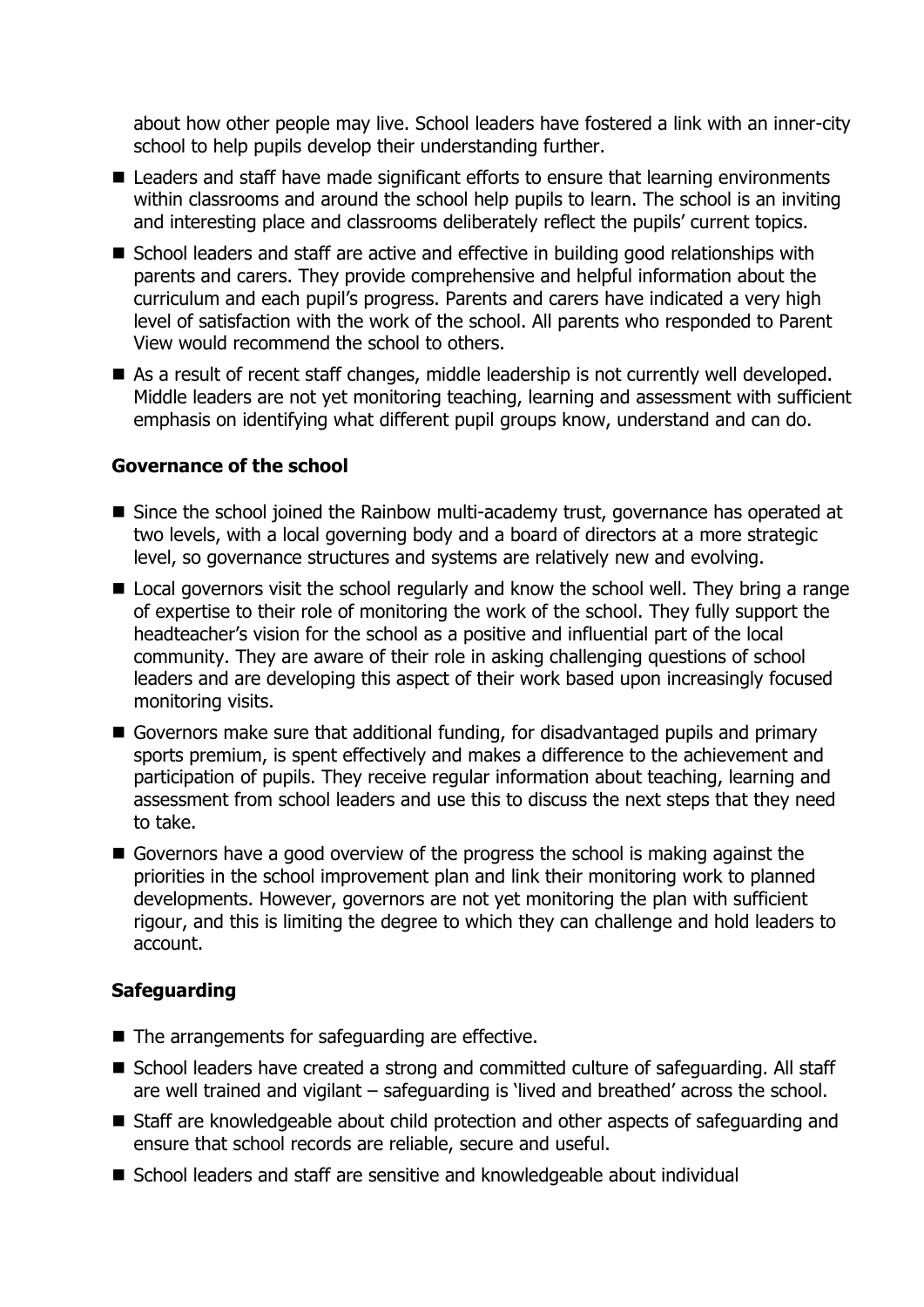vulnerabilities that affect particular pupils and families within the local community. They are vigorous in identifying potential risks and work well with other organisations and agencies to keep pupils safe.

 $\blacksquare$  The pupils themselves are involved in developing safeguarding practice. For example, the e-safety cadets have been trained and are teaching other pupils about how to stay safe online.

#### **Quality of teaching, learning and assessment Good**

- Teachers are effective in ensuring that pupils are captivated and motivated by the learning activities they plan.
- Teachers routinely use assessments from previous lessons as a starting point for current learning so that work is mostly well matched to pupils' needs. During lessons, most teachers check for understanding regularly so that they can respond if pupils have a problem. Teachers identify when the most able pupils can already understand a task, but do not consistently respond by moving these pupils' learning on swiftly enough. Sometimes the most able pupils undertake work that is too easy for them.
- **Pupils are challenged to take risks and try out different ways of working. The positive** culture within all classrooms has helped pupils to understand that it is acceptable to make mistakes and that mistakes can help them learn.
- Teachers set high expectations for pupils' attitudes to learning which the pupils consistently meet. Pupils demonstrate very positive attitudes to their learning and take personal responsibility for their own progress. For example, pupils will challenge themselves to succeed with work that makes them think hard. They will persist with tasks even when they struggle.
- Teachers give precise feedback in the majority of lessons, which helps pupils know how well they are doing and how to improve their work. Written feedback in pupils' books is consistent across the school and in line with the school's assessment policy. Pupils respond well to teachers' comments and say that they find them useful in knowing how to improve their work.
- **E** Lessons are planned carefully, often providing the pupils with a range of resources so that they can make choices for themselves about how to tackle a task. Nevertheless, a few of the most able pupils are not provided with sufficient challenge to help them work at greater depth.
- Across all year groups, pupils are able to sustain their concentration very well when working independently. They are also very good at working collaboratively with each other and provide good support to their classmates when it is needed.
- Phonics is taught well. Teaching is structured and precise, resulting in good progress for the majority of pupils.
- **Pupils understand the steps that they need to take in order to improve their** mathematics. They are able to speak articulately about what they are learning and how they will develop their skills.
- Pupils' books indicate that they are using their mathematics and English skills well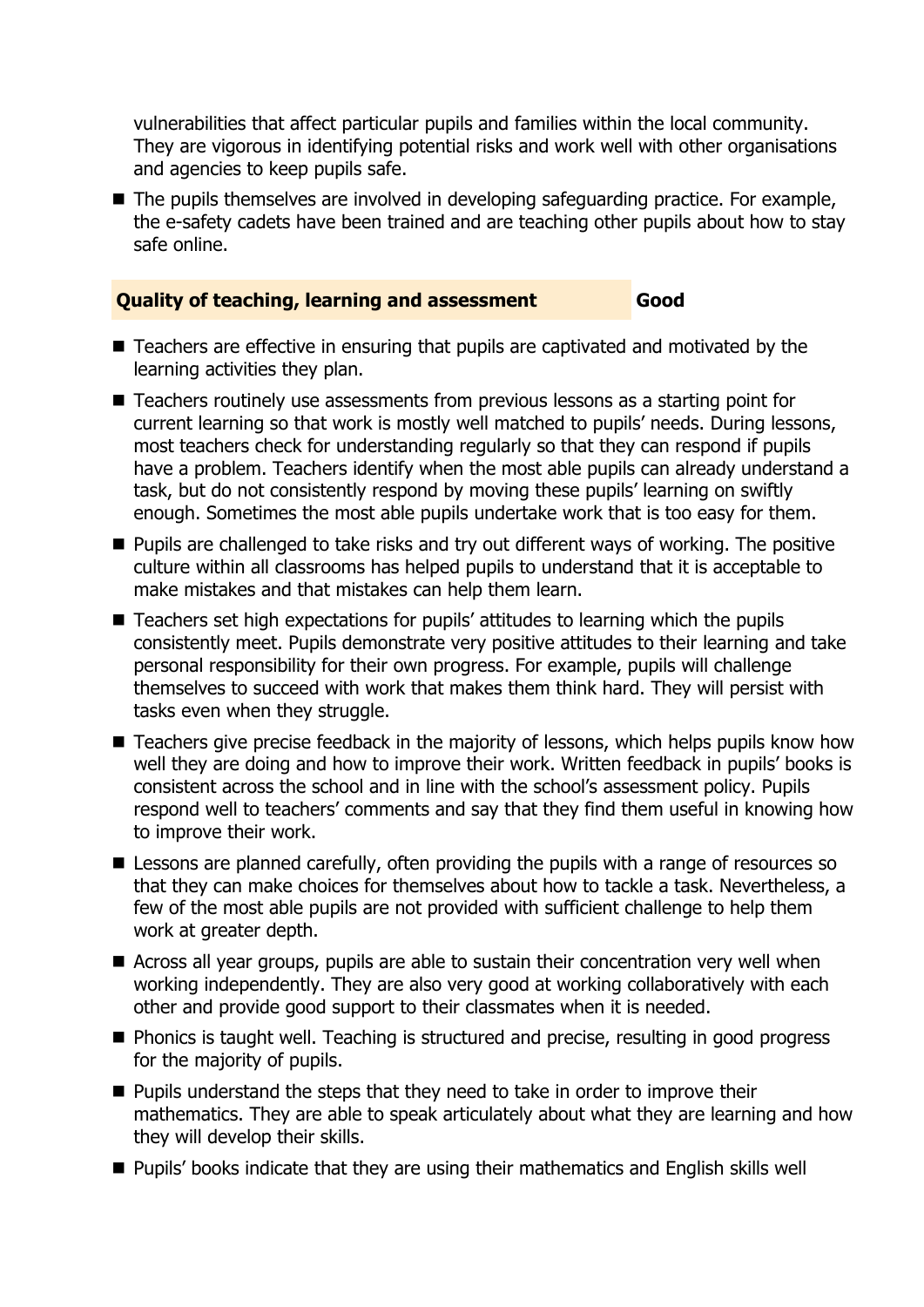across the wider curriculum.

■ Teaching assistants are often skilled in supporting pupils' learning and are deployed effectively across the school so that they make a good contribution to the learning of the pupils with whom they work.

#### **Personal development, behaviour and welfare Good**

#### **Personal development and welfare**

- The school's work to promote pupils' personal development and welfare is good. Leaders promote a culture where the relationships between staff and pupils are consistently positive. Pupils say that teachers encourage them to work hard and help them to understand how to improve their work and behaviour.
- **Pupils are confident, with good attitudes to learning. They are able to discuss things in** a mature and considered way. They listen carefully to each other and provide support and encouragement during lessons and at other times, resulting in harmonious and purposeful classroom environments.
- Leaders have created the role of pupil learning ambassadors to ensure that pupils have a strong voice in developing learning across the school. Pupils were eager to talk about how the library has been improved and the learning ambassadors have designed strategies to promote reading further.
- Pupils demonstrate strong respect for each other and for people with different backgrounds and lifestyles. Respect is clearly a core value of the school and can be seen through many activities and interactions.
- Bullying is rare. Pupils say that they feel safe and they have good understanding about bullying. They have great confidence in the headteacher, teachers and other adults to help them if they have a problem.
- **Pupils are taught to identify potential hazards and, as a result, they are able to keep** themselves safe in a range of situations.

### **Behaviour**

- The behaviour of pupils is good.
- $\blacksquare$  Pupils have a very good understanding of why it is important to behave well, and the vast majority have taken responsibility for managing their own behaviour. They set high expectations for themselves and each other, sometimes reminding each other of the need to focus on their work.
- Senior leaders have ensured that there is an orderly environment throughout the school. Pupils walk around calmly, line up and wait appropriately, hold doors open and give visitors a warm welcome. Lunchtimes are calm, pleasant social opportunities and the playground is a friendly place.
- Pupils' behaviour in classrooms is excellent; pupils are able to sustain concentration for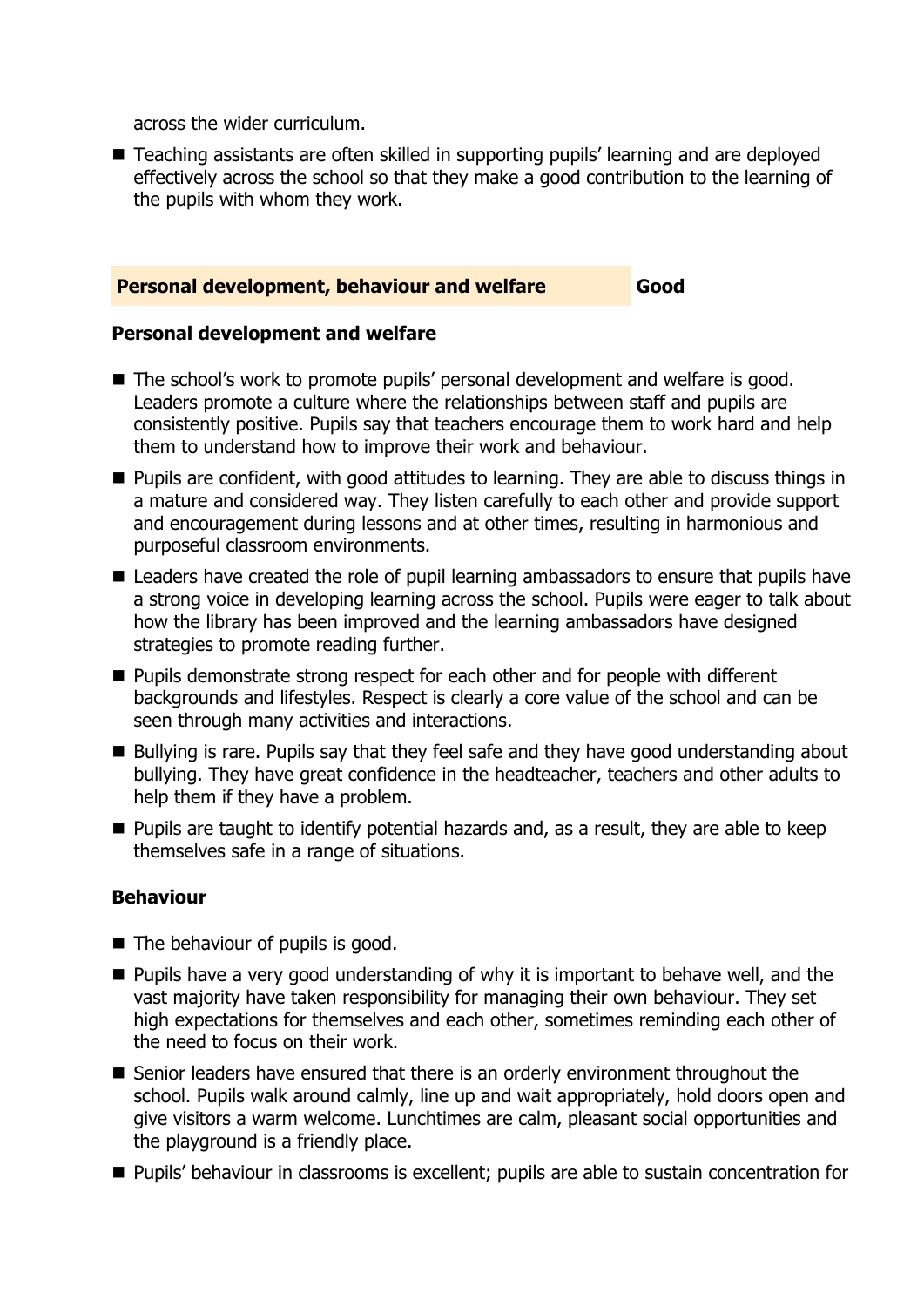long periods of time. They readily ask questions of themselves, each other and adults in the school and then use what they have learned to improve their work.

- Some pupils do not consistently take sufficient pride in the presentation of their work.
- Although overall attendance is in line with all schools nationally, the headteacher, governors and other leaders have taken steps to improve attendance, and the latest attendance information indicates that the situation is improving.

#### **Outcomes for pupils Good**

- The proportion of children in the early years achieving a good level of development has improved over the last three years and in 2016 was in line with the national average.
- As a result of focused and structured work in the early years and key stage 1, pupils in Year 1 have consistently achieved well in the phonics screening check over the last three years.
- At the end of key stage 1 the proportion of pupils at the school who have attained the expected standard for their age is above the national average in reading, writing and mathematics. The percentage of pupils working at greater depth in reading and writing is also above the national average. However, fewer pupils reached the higher standard in mathematics.
- In 2016, disadvantaged pupils reached levels of attainment in line with national levels by the end of key stage 1. However, boys in key stage 1 did not achieve as well as girls in reading and writing.
- There has been a trend of improvement over the last three years in all subjects at the end of key stage 2. In 2016, attainment was above the national average in reading, writing and mathematics which was also the case with progress in writing and mathematics. Progress in reading was in line with the national average. However, pupils did not do as well in the national tests of spelling, punctuation and grammar in 2016 as other pupils nationally. Boys' spelling was an area of weakness.
- The progress of disadvantaged pupils, including the most able disadvantaged, in key stage 2 was in line with the average for other pupils nationally in 2016.
- School assessment information and work in pupils' books indicate that the progress of current learners in the school across almost all year groups is good, and pupils are developing secure skills in both English and mathematics. They are able to apply these skills well in other subjects because of the interesting and varied topic work on offer.
- Pupils who have special educational needs and/or disabilities are making good progress against their own specific learning targets as a result of well-targeted learning interventions.
- Leaders and teachers ensure that pupils are well prepared for the next stage in their education as a result of good academic achievement and strong personal development.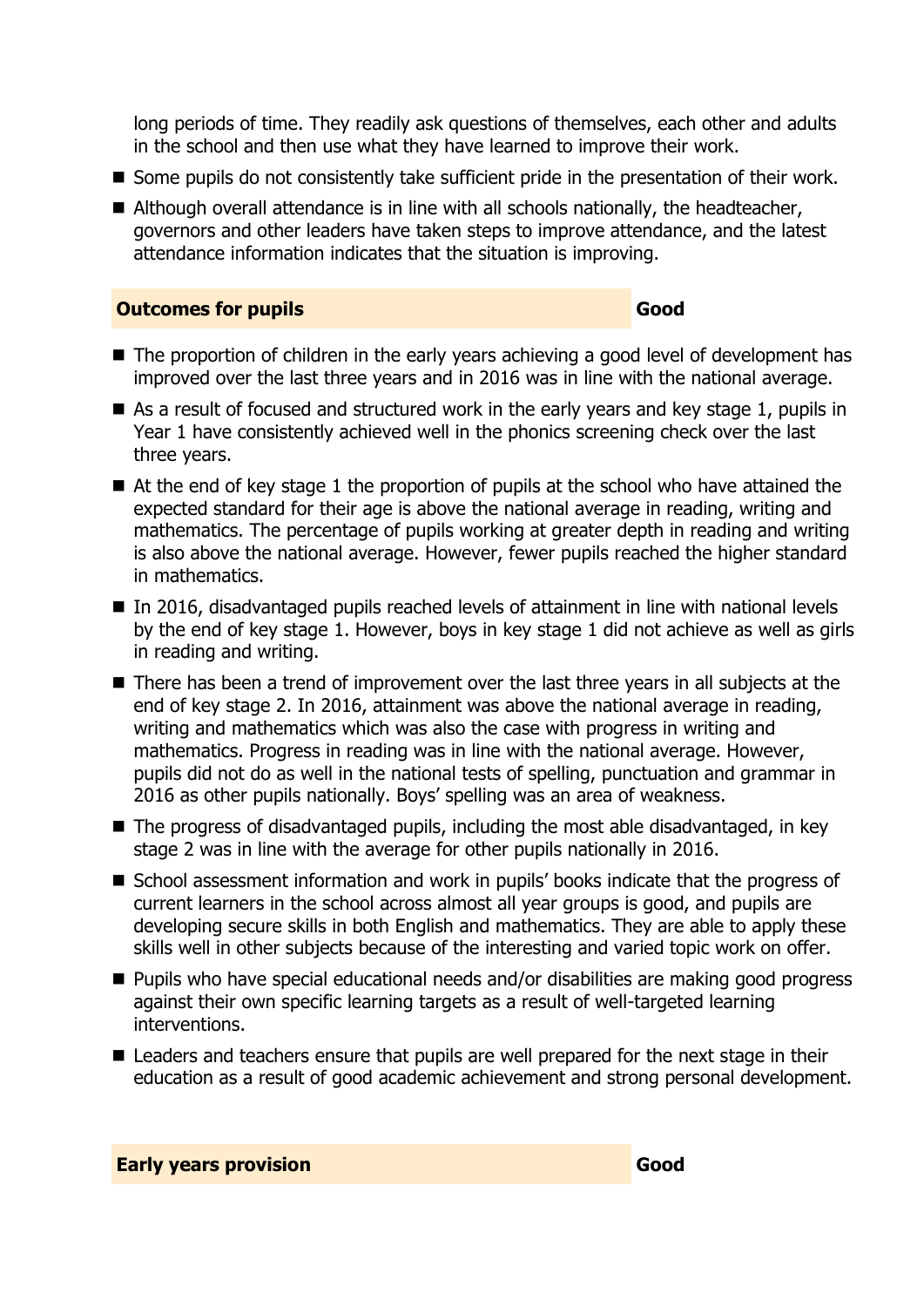- Leaders have ensured that the standards reached by children in the early years has improved over the last three years.
- Adults working in the early years are skilled and know the children and their needs very well. They make opportunities for children to develop a wide range of skills through an exciting environment and carefully planned learning. Children in the Nursery learn how to keep healthy through lessons about how to clean their teeth carefully.
- Teaching in the early years is good and there is an appropriate focus on developing children's speaking and listening skills. As a result, children are making good progress in this area and are confident when talking to adults about their learning. However, there are fewer opportunities within the environment to arouse children's curiosity about numbers and not enough opportunities for children to write outside of the structured phonics and handwriting work.
- Phonics is taught well, and children are encouraged to use their phonics knowledge as they tackle other tasks.
- The environment is supportive and caring. Adults have ensured that children's welfare and safety are a high priority and the children's confidence within the early years environment indicates that they feel secure.
- When children start in the Nursery or Reception they quickly become confident learners who can make well-informed choices and decisions. They are able to sustain their concentration well and will often stick with a task even when it is difficult for them. This prepares them well for Year 1.
- Behaviour in the early years is good. Children are happy and cooperative. Where some individual children struggle occasionally to manage their own feelings and behaviour, they are guided and supported by the adults very effectively.
- Children who need extra support are cared for well. As a consequence, they are thriving within the class and making good progress. Adults are attentive to their care and use the time when they are caring closely for them to help them with their learning.
- Home visits ensure that parents are involved with their children's learning from the earliest days and electronic learning journey records are used effectively to share information about children's progress.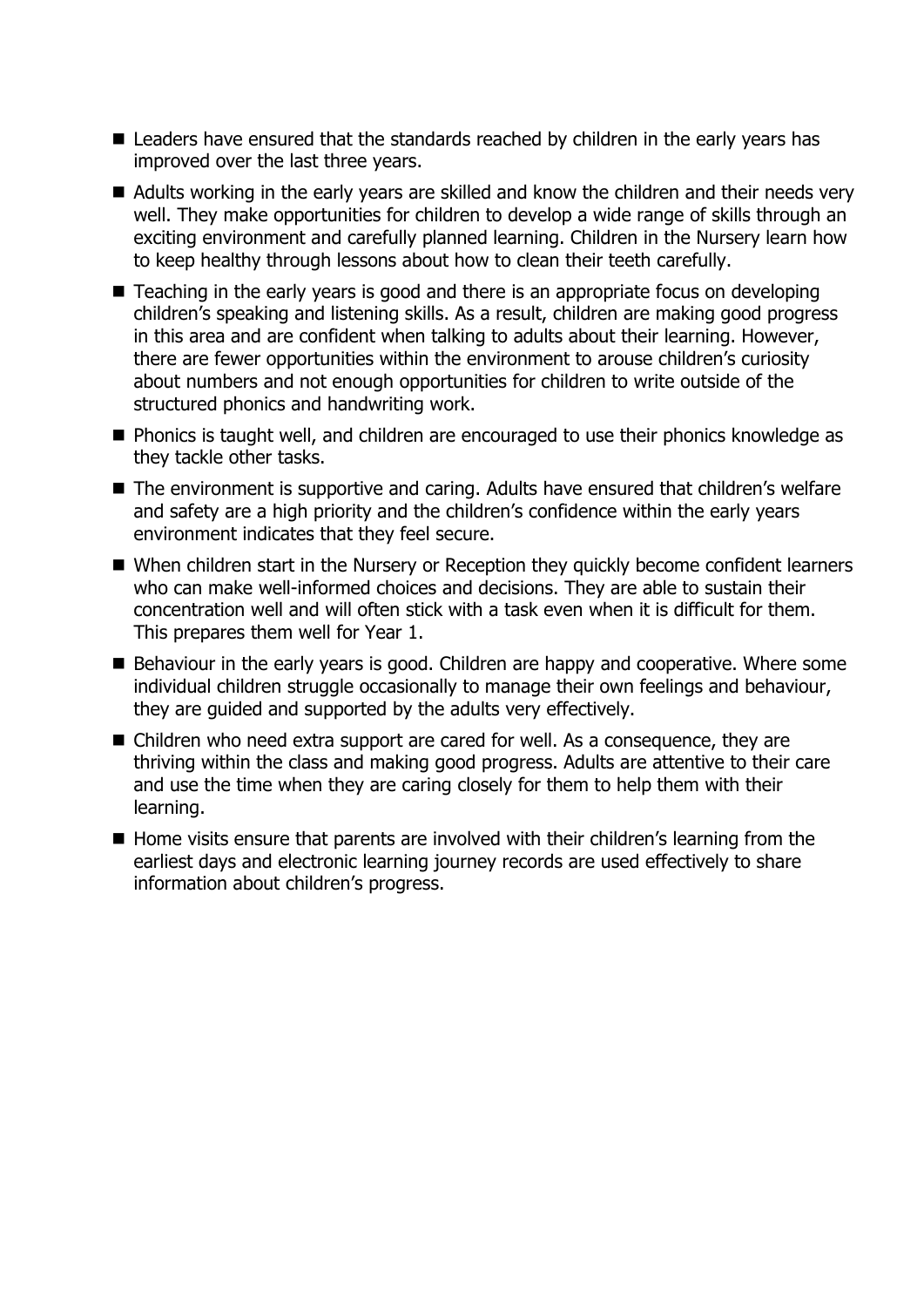## **School details**

| Unique reference number | 140790   |
|-------------------------|----------|
| Local authority         | Cornwall |
| Inspection number       | 10024892 |

This inspection of the school was carried out under section 5 of the Education Act 2005.

| Type of school                      | Primary                         |
|-------------------------------------|---------------------------------|
| School category                     | Academy converter               |
| Age range of pupils                 | 3 to 11                         |
| Gender of pupils                    | Mixed                           |
| Number of pupils on the school roll | 164                             |
| Appropriate authority               | The academy trust board         |
| Chair                               | Michael Carter                  |
| <b>Headteacher</b>                  | Julie Lamb                      |
| Telephone number                    | 01209 714 289                   |
| Website                             | www.troon.cornwall.sch.uk       |
| <b>Email address</b>                | secretary@troon.cornwall.sch.uk |
| Date of previous inspection         | Not previously inspected        |

### **Information about this school**

- In April 2014, the school converted to the Rainbow multi-academy trust. When its predecessor school of the same name was last inspected, it required improvement.
- The school meets requirements on the publication of specified information on its website.
- The school complies with Department for Education guidance on what academies should publish.
- The school meets the government's current floor standards, which set the minimum expectations for pupils' progress and attainment.
- Troon is a smaller-than-average school with a low proportion of pupils from minority ethnic groups.
- The proportion of pupils supported through Pupil Premium funding is above the national average.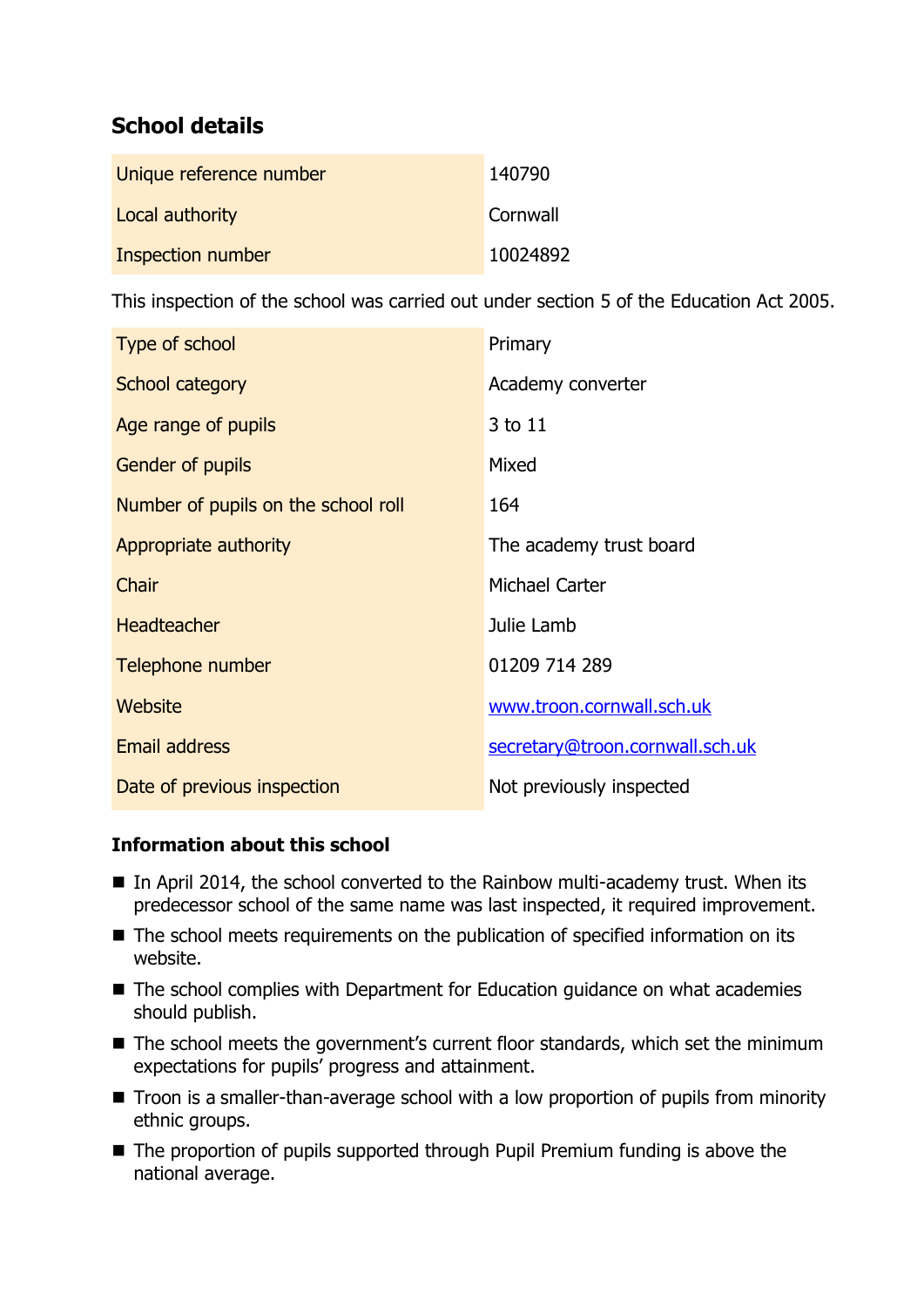■ The percentage of pupils at the school who have special educational needs and/or disabilities is just above the national average.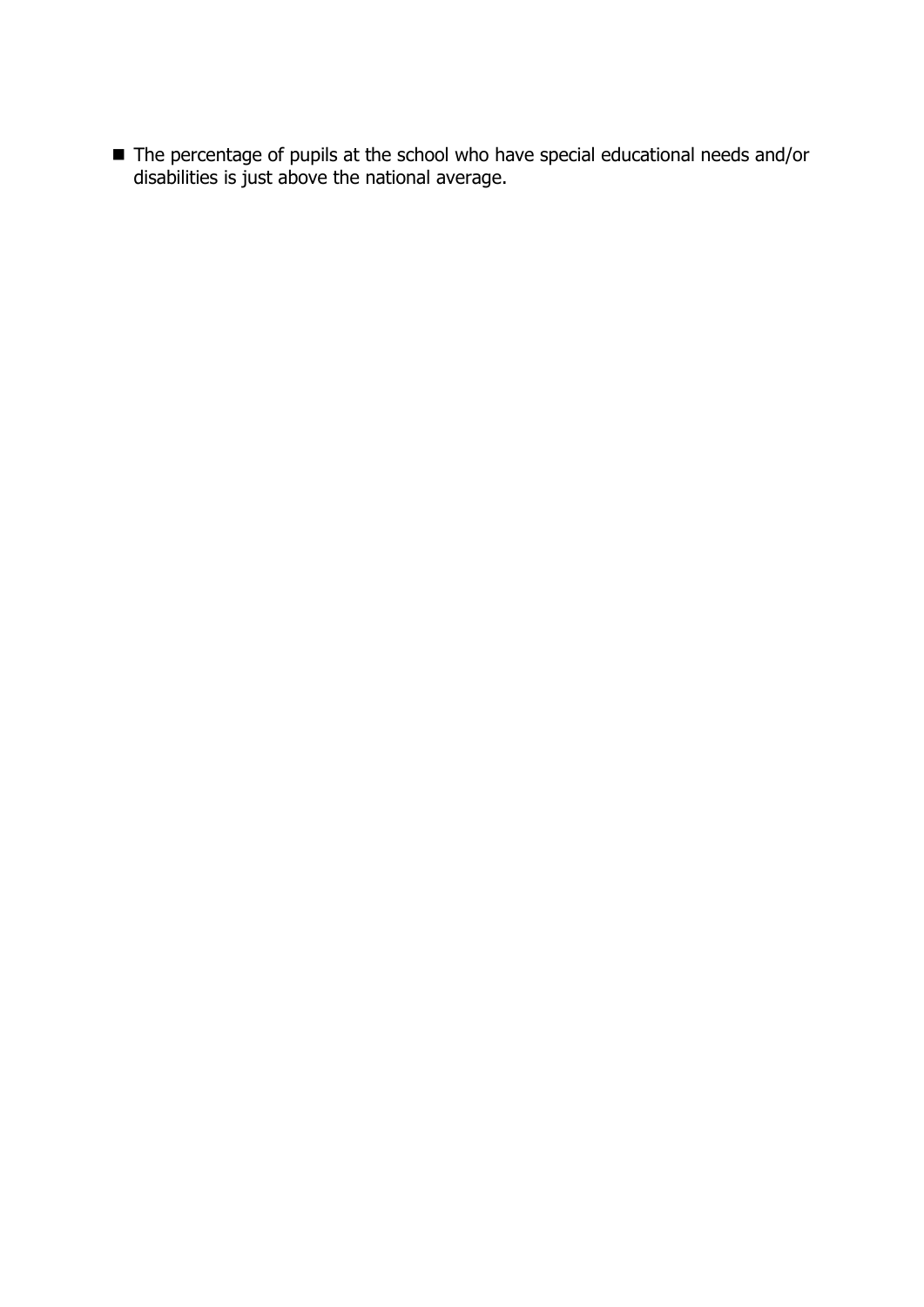## **Information about this inspection**

- The inspectors carried out 18 observations, including many that were carried out jointly with the headteacher.
- **Pupils' behaviour was observed during lessons and at more informal times, such as** breaktime and lunchtime.
- Inspectors looked carefully at pupils' books from all year groups and across a range of subjects.
- Discussions were held with pupils from different year groups about how they felt about school and how the school keeps them safe.
- Inspectors also reviewed the pupils' online responses to the children's questionnaire. There were 19 responses from pupils.
- **Pupils read to the inspectors and spoke to them about their reading.**
- Inspectors spoke to the headteacher, other school leaders, teachers and teaching assistants as well as governors, the chief executive officer of the Rainbow multiacademy trust and an external school improvement partner.
- Inspectors spoke with a number of parents/carers as they brought their children to school, as well as looking at the online parent questionnaire results (Parent View) where there were 32 responses. The individual comments left on Parent View by parents were also considered by inspectors.
- Inspectors took into account the 20 responses to the staff online questionnaire.
- Inspectors reviewed a wide range of school documentation, including assessment information, school policies, the school's self-evaluation and school development plan as well as information relating to safeguarding processes and attendance.

### **Inspection team**

**Janet Ross, lead inspector Constanting Constanting Constanting Constanting Constanting Constanting Constanting Constanting Constanting Constanting Constanting Constanting Constanting Constanting Constanting Constanting** 

**Simon Mower Contract in the Contract of Contract Contract of Contract Ofsted inspector**